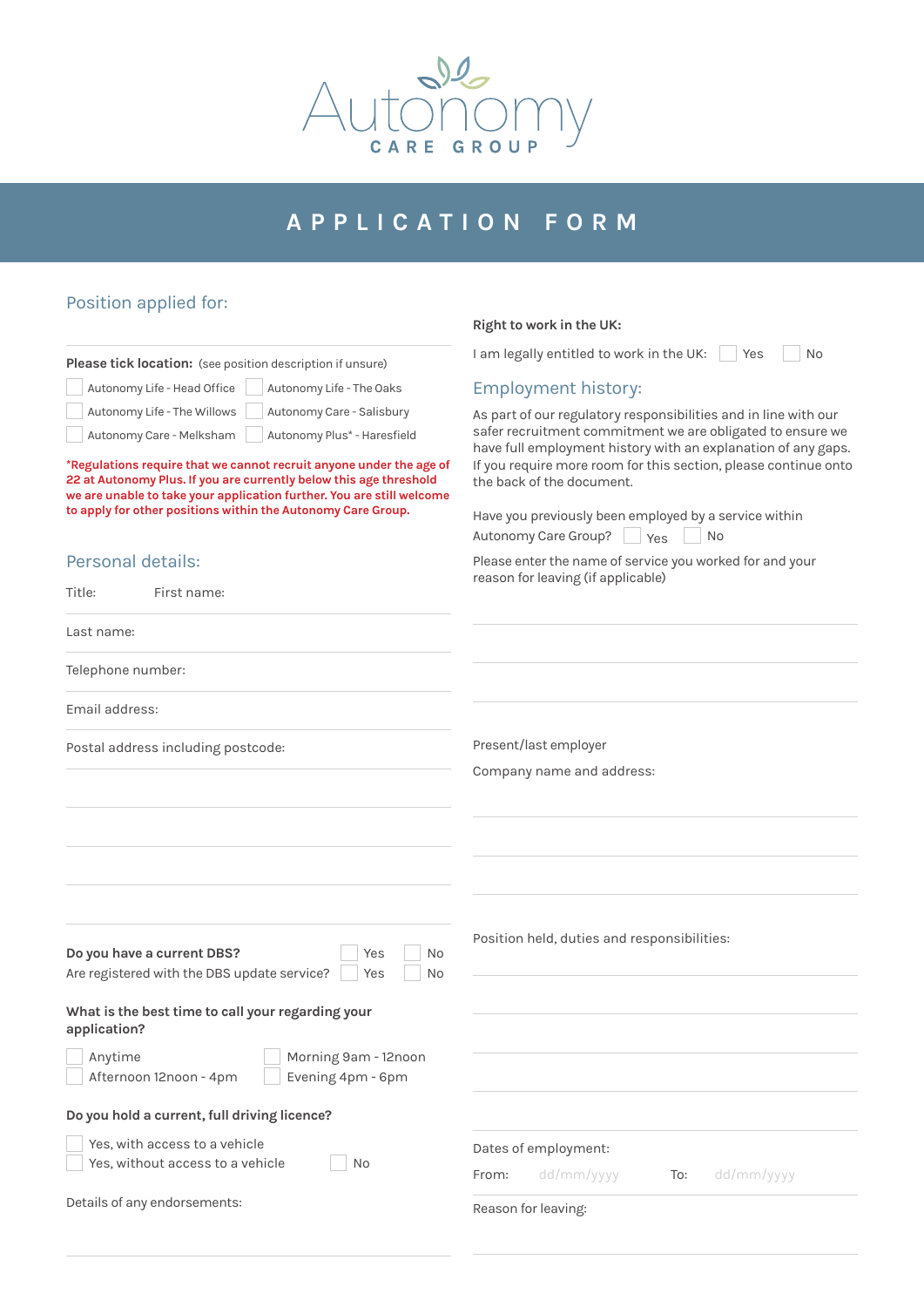| 2. Previous employer                                             | 3. Previous employer                                             |
|------------------------------------------------------------------|------------------------------------------------------------------|
| Company name and address:                                        | Company name and address:                                        |
|                                                                  |                                                                  |
|                                                                  |                                                                  |
|                                                                  |                                                                  |
|                                                                  |                                                                  |
| Position held, duties and responsibilities:                      | Position held, duties and responsibilities:                      |
|                                                                  |                                                                  |
|                                                                  |                                                                  |
|                                                                  |                                                                  |
|                                                                  |                                                                  |
|                                                                  |                                                                  |
|                                                                  |                                                                  |
|                                                                  |                                                                  |
|                                                                  |                                                                  |
| Dates of employment:<br>dd/mm/yyyy<br>dd/mm/yyyy<br>From:<br>To: | Dates of employment:<br>dd/mm/yyyy<br>dd/mm/yyyy<br>From:<br>To: |
|                                                                  |                                                                  |
| Reason for leaving:                                              | Reason for leaving:                                              |
|                                                                  |                                                                  |
|                                                                  |                                                                  |
|                                                                  |                                                                  |
| 4. Previous employer                                             | 5. Previous employer                                             |
| Company name and address:                                        | Company name and address:                                        |
|                                                                  |                                                                  |
|                                                                  |                                                                  |
|                                                                  |                                                                  |
|                                                                  |                                                                  |
| Position held, duties and responsibilities:                      | Position held, duties and responsibilities:                      |
|                                                                  |                                                                  |
|                                                                  |                                                                  |
|                                                                  |                                                                  |
|                                                                  |                                                                  |
|                                                                  |                                                                  |
|                                                                  |                                                                  |
|                                                                  |                                                                  |
| Dates of employment:                                             | Dates of employment:                                             |
| dd/mm/yyyy<br>dd/mm/yyyy<br>To:<br>From:                         | dd/mm/yyyy<br>dd/mm/yyyy<br>From:<br>To:                         |
|                                                                  |                                                                  |
| Reason for leaving:                                              | Reason for leaving:                                              |
|                                                                  |                                                                  |
|                                                                  |                                                                  |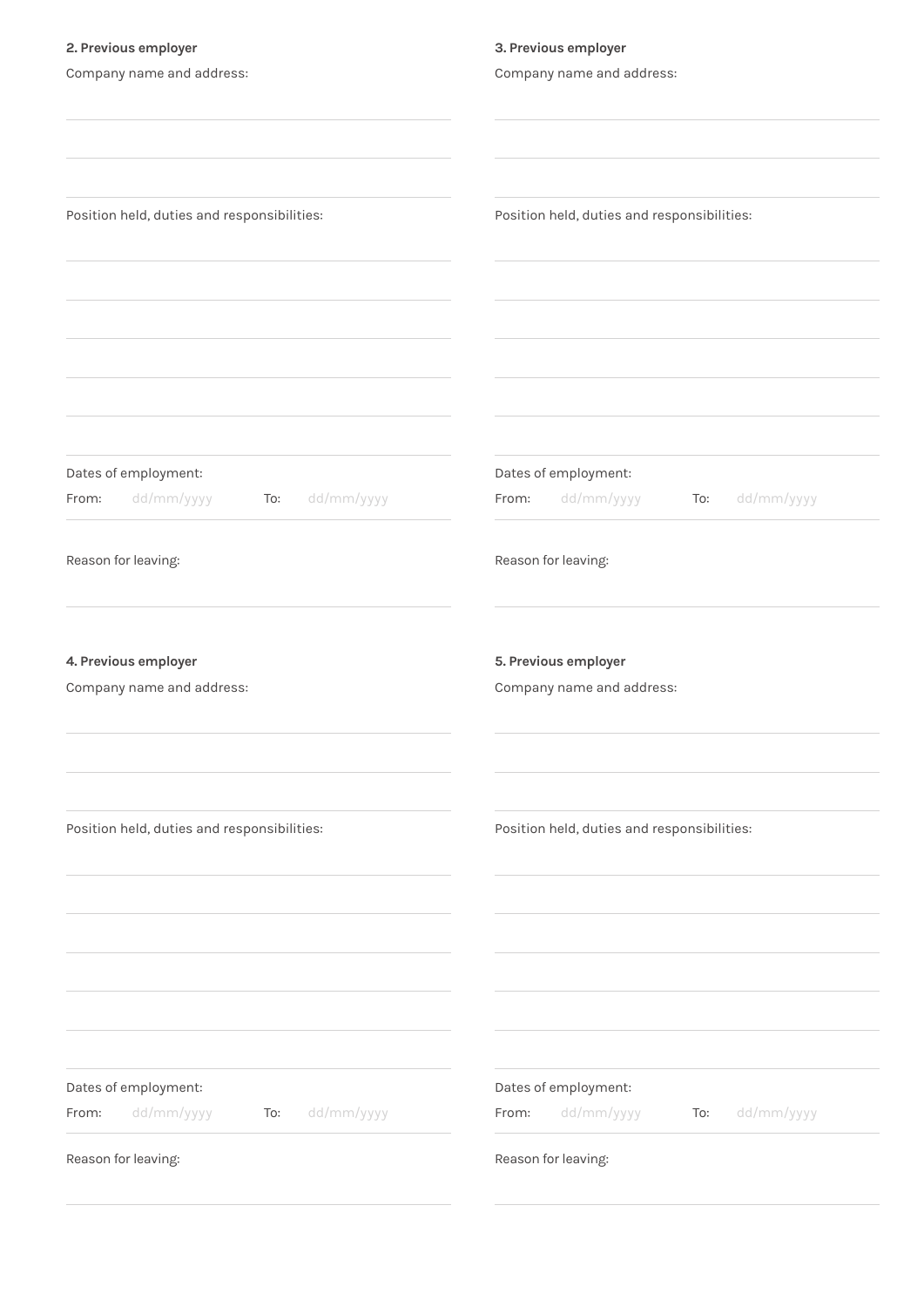#### **References:**

Please be aware that we may obtain a reference on application. There may be a requirement to obtain further references. Reference details (From your current or former employer):

Reference details (From another previous employer or a character reference):

Reference details (From another previous employer or a character reference):

# Education:

Please give details of the School/College/University, dates attended and grades / qualifications achieved:

Please give details of any technical or professional qualifications and dates awarded: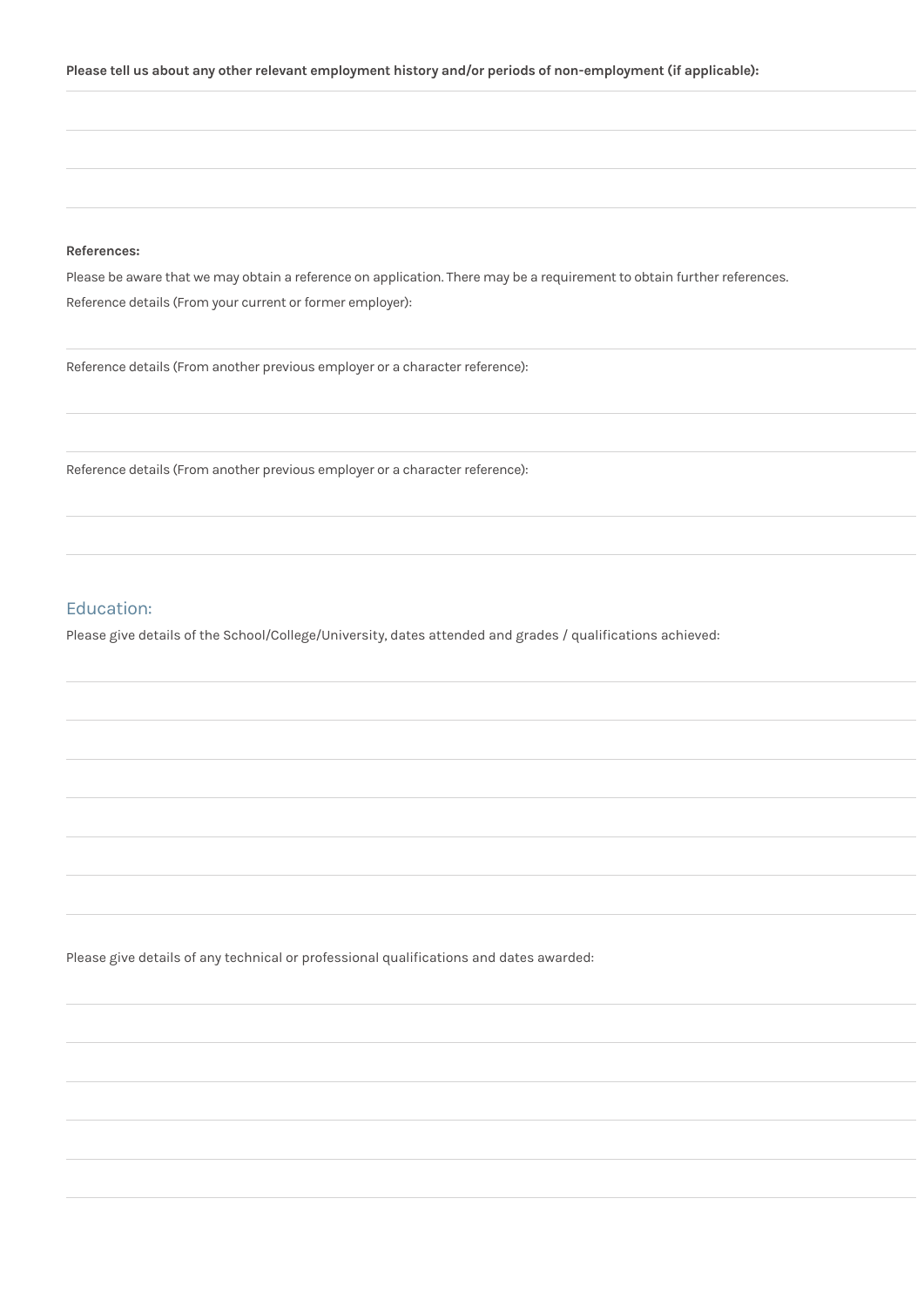#### **Education:**

Please give details of any further training courses attended that are relevant to your application:

# Supporting statement:

Please let us know about any personal or professional experience that will support your application. Tell us about your values and what you feel they could bring to any potential role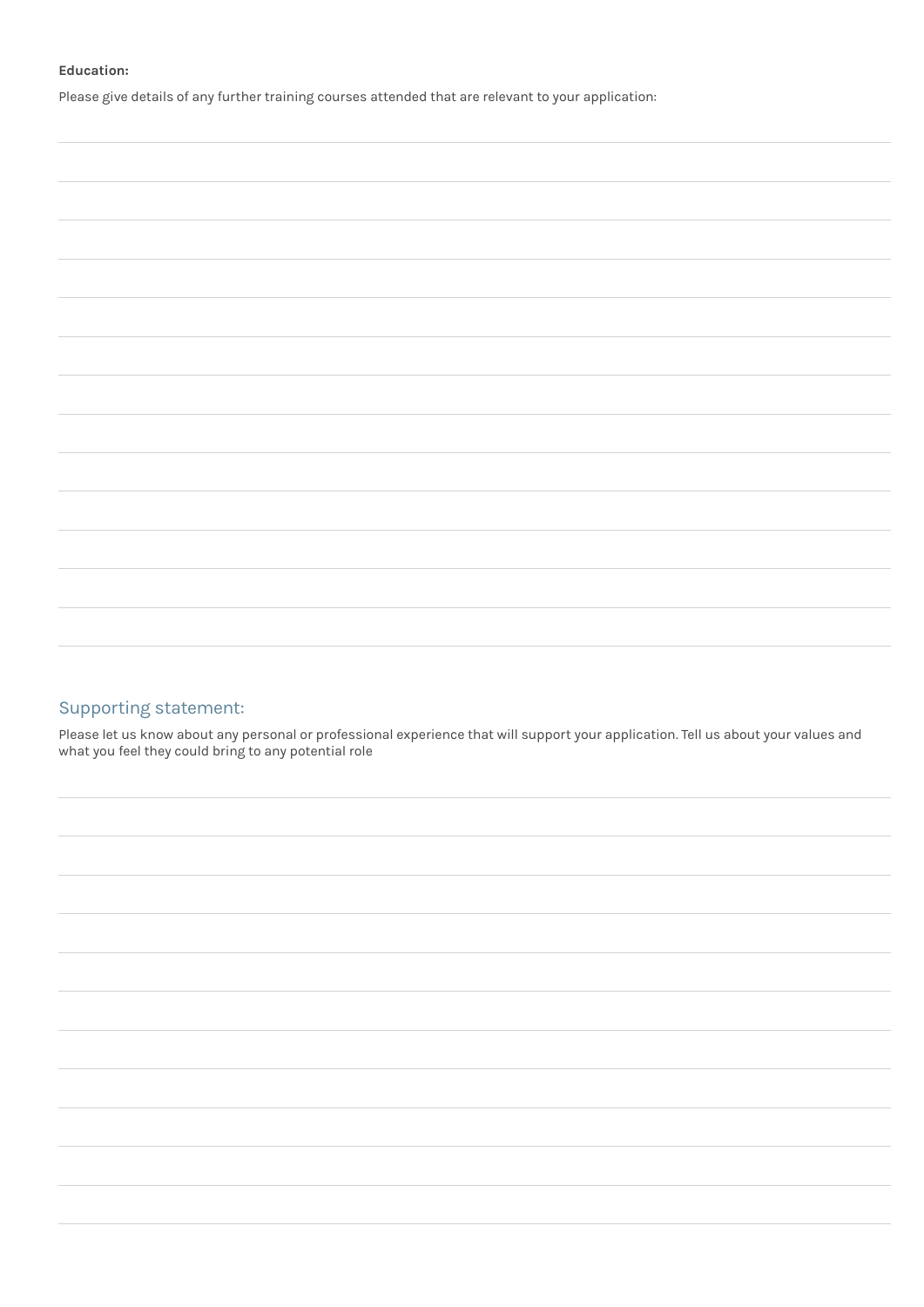# General Data Protection Regulations

We need to collect and hold data about you in order to process your job application. We would like to obtain your permission (informed consent) to hold this data.

#### **Types of data, length of time held and why:**

### Recruitment data

Includes: Previous employers, Types of job held at other companies, Skills and qualifications obtained.

Why we wish to hold: This will allow us to make a decision on your suitability for employment.

How long do we hold data: Unsuccessful applications 1 year. Appointed candidates 6 years from leaving date.

# Equal opportunities monitoring data

Includes: Data relating to age, disability, gender reassignment, marriage or civil partnership, race, religion or belief, sex, sexual orientation that are classed as protected characteristics under the Equality Act 2010.

Why we wish to hold: To feed into the companies monitoring to allow for the delivery of the Equality and Diversity targets. This is not compulsory, forms are anonymous and are separated from application.

How long do we hold data: As soon as uploaded to spreadsheet within 1 month of completion.

### Agreement to use my data

I hereby freely give my prospective employer, any company within the Autonomy Care Group Limited; Autonomy Life Limited, Autonomy Care Limited or Autonomy Plus Limited consent to use and process my personal data relating to my job application. In giving my consent:

- I understand that I can ask to see this data to check its accuracy at any time via a subject access request (SAR).
- I authorise the organisation to obtain references to support this application once an offer has been made and accepted and release the organisation from any liability caused by giving and receiving information.
- I understand that I can ask for a copy of my personal data held about me at any time, and this request is free of charge.
- I understand that I can request that data that is no longer required to be held, can be removed from my file and destroyed.
- I understand that if I am unsuccessful with my application my data will be destroyed after 12 months.

# Rehabilitation of offenders::

Do you have any unspent conditional cautions or convictions under the Rehabilitation of Offenders Act 1974?

| $\sim$<br>$\sim$ |
|------------------|
|                  |

Do you have any adult cautions (simple or conditional) or spent convictions that are not protected as defined by the Rehabilitation of Offenders Act 1974 (Exceptions) Order 1975 (Amendment) (England and Wales) Order 2020?

| ×<br>$-$ |
|----------|
|          |

No

Sign:

 $\overline{D}$ 

The amendments to the Rehabilitation of Offenders Act 1974 (Exceptions) Order 1975 (2013 and 2020) provides that when applying for certain jobs and activities, certain convictions and cautions are considered 'protected'. This means that they do not need to be disclosed to employers, and if they are disclosed, employers cannot take them into account.

### Declaration:

I declare that to the best of my knowledge and belief the information contained in this application is correct. I accept that providing deliberately false or misleading information may result in my dismissal. I consent to this information being held on file and treated as part of any subsequent contract of employment. I agree to any company within the Autonomy Care Group to use and hold my data as detailed above and in line with legislation.

| ign: |  |  |
|------|--|--|
| ate: |  |  |
|      |  |  |

| How did you hear about us? |
|----------------------------|
|----------------------------|

| Indeed          | Social Media      |
|-----------------|-------------------|
| Google search   | Local newspaper   |
| Company Website | Recruitment event |

Friend / Family, please specify:

Other, please specify:

Please return your completed application form to:

**Autonomy Care Group, 67 Roundpond, Melksham, Wiltshire SN12 8EB.**